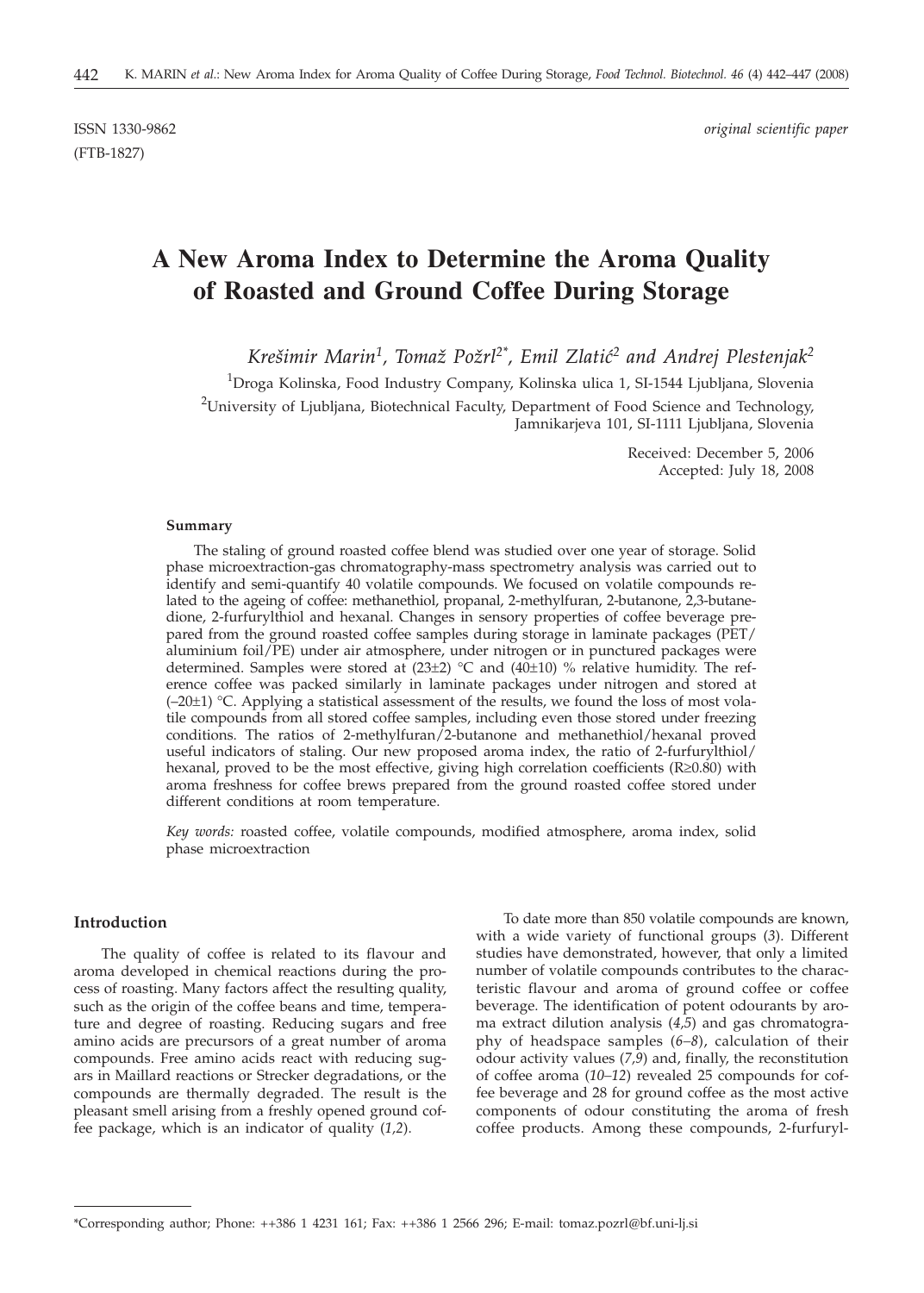thiol was confirmed as the most outstanding odourant in the flavour of the beverage as well as in that of the powder.

Roasted coffee needs to be protected from outside influences by proper packaging. Coffee undergoes certain physical and chemical changes during storage which can lead to its rapid loss of quality. Changes in sensory properties of roasted coffee during storage are generally attributed to the loss and oxidation of odourants and to the development of oxidation reactions of coffee oil. Loss of freshness during storage, called staling, depends mostly on temperature, moisture and, especially, oxygen (*6,13,14*).

The ratios of several pairs of compounds present in coffee headspace have been observed to change with storage time, and these compounds could be used as indicators of product quality. The association of coffee staling with chemical changes has led to several simple chemicals being proposed as indicators of staling. Various authors (*15–17*) observed that the ratio of 2-methylfuran and 2-butanone  $(M/B)$ , and the ratio of methanol and 2-methylfuran are related to freshness, showing good correlation with sensory analysis. Kallio *et al.* (*18*) and Leino *et al.* (*19*) observed that the ratio of several pairs of compounds present in coffee headspace changed during storage. The sum of the contents of several volatile compounds (2-methylpropanal, 3-methylbutanal, 2,3- -butanedione, 2-methylfuran), termed the S-index, was found to decrease with the loss of quality of coffee during storage (*13,20*). Holscher and Steinhart (*6*) indicated methanethiol as a compound having a strong impact on aroma freshness, showing the largest decrease recognisable only one day after roasting. For this reason, Sanz *et al.* (*21*) followed the evolution of seven ratios of compounds including methanethiol. New aroma indices presented excellent linear correlation coefficients with the aroma freshness of coffee. Czerny and Schieberle (*22*) found that the staling of coffee is the result of degradation of important odourants, mostly 2-furfurylthiol. They proposed that 2-furfurylthiol can be used as an indicator of coffee staling. Unfortunately, all these indices are strictly related to the blend composition, roasting conditions and packaging technique, so that these parameters are unsuitable for absolute measurement of the degree of freshness of unknown roasted coffee blends.

Staling of roasted coffee during storage originates partly from oxygen absorption, while losses in coffee flavour have been shown to correlate with the exposure of roasted and ground coffee to air (*14*). Roasted coffee contains 10–15 % of lipids, 75 % of which are triglycerides, and these contain 40–55 % of linoleic acid (*23*). The product of autooxidation of linoleic acid is hexanal. The oxidation of coffee lipids occurs in two steps, first into hydroperoxides and then into volatile compounds, but to a smaller extent. As a result of oxidation reactions, hexanal increases depending on the exposure time of roasted and ground coffee to the air. Hexanal is not a potent odourant, but volatile secondary oxidation products develop oxidised off-notes in coffee when the positive coffee flavour compounds in roasted coffee start to decompose (*20,24*).

The aim of the present work is to study the influence of the access of oxygen to volatile compounds in

roasted and ground coffee during storage. We evaluated seven ratios of volatile compounds and related their changes to the changes of sensory properties of coffee beverages.

# **Materials and Methods**

## *Coffee samples and chemicals*

A blend of Arabica and Robusta coffee species was roasted to a medium degree and ground to get a Turkish type of coffee (68–78 % of coffee particles are smaller than 0.25 mm in diameter). Immediately after grinding the coffee was packed in 100-gram laminate bags (PET/ aluminium foil/PE) with air atmosphere, modified atmosphere with nitrogen or in punctured packages. At the moment of packaging the volume percentage of oxygen was below 1 % in packages with the modified atmosphere. The samples were stored up to one year at room temperature. The reference coffee was stored in laminate packages with modified atmosphere at –20 °C. Samples were analysed on the day that they were packed and after 14 days, 1, 2, 3, 4, 5, 6, 7 and 12 months of storage, in order to evaluate the loss of aroma freshness.

Pure reference standards of 2-butanone, acetaldehyde, propanal, 2-methylpropanal, 2,3-butanedione, ethylpyrazine and 2-furfurylthiol were purchased from Fluka (Neu-Ulm, Germany) and hexanal was obtained from Sigma (Steinheim, Germany).

## *Sample preparation*

Just before analysis, 4 g of ground coffee were taken out of the bags, put into 20-mL headspace vials with the addition of  $2.0 \mu L$  of internal standard (isobutylmethylketone) and closed immediately. All samples were prepared in triplicate from three different bags for each packaging technique. Solid phase microextraction (SPME) sample preparation was performed using a MultiPurpose Sampler MPS (Gerstel, Mülheim an der Ruhr, Germany), operated in SPME mode with a temperature-controlled heating module. The headspace vials were conditioned at a prewarming temperature of  $70$  °C for 20 min.

The next step was SPME, using a fibre with  $85\text{-}\mu\text{m}$ Carboxen™/polydimethylsiloxane coating (Supelco, Bellefonte, PA, USA) for 30 min. The extraction temperature was the same as the prewarming temperature. Reproducibility of the method was checked by analysing six times the same sample of reference coffee that had been stored for one month.

## *Gas chromatography-mass spectrometry analysis*

The components were separated by GC analysis on a Hewlett-Packard 6890 Series gas chromatograph (Agilent Technologies, Waldbronn, Germany) equipped with an injector, 0.75 mm i.d. liner (Supelco, Bellefonte, PA, USA) and mass-selective detector Hewlett-Packard 5971A (Palo Alto, CA, USA). The gas chromatograph was fitted with ZB-WAX capillary column, 60  $m \times 0.32$  mm $\times 0.5$  µm (Phenomenex, USA). Helium 6.0 was used as carrier gas with a flow rate of 1 mL/min at 40 °C. For thermal desorption, the SPME fibre remained in the injector for 5 min. The temperature of the injector was 270 °C. The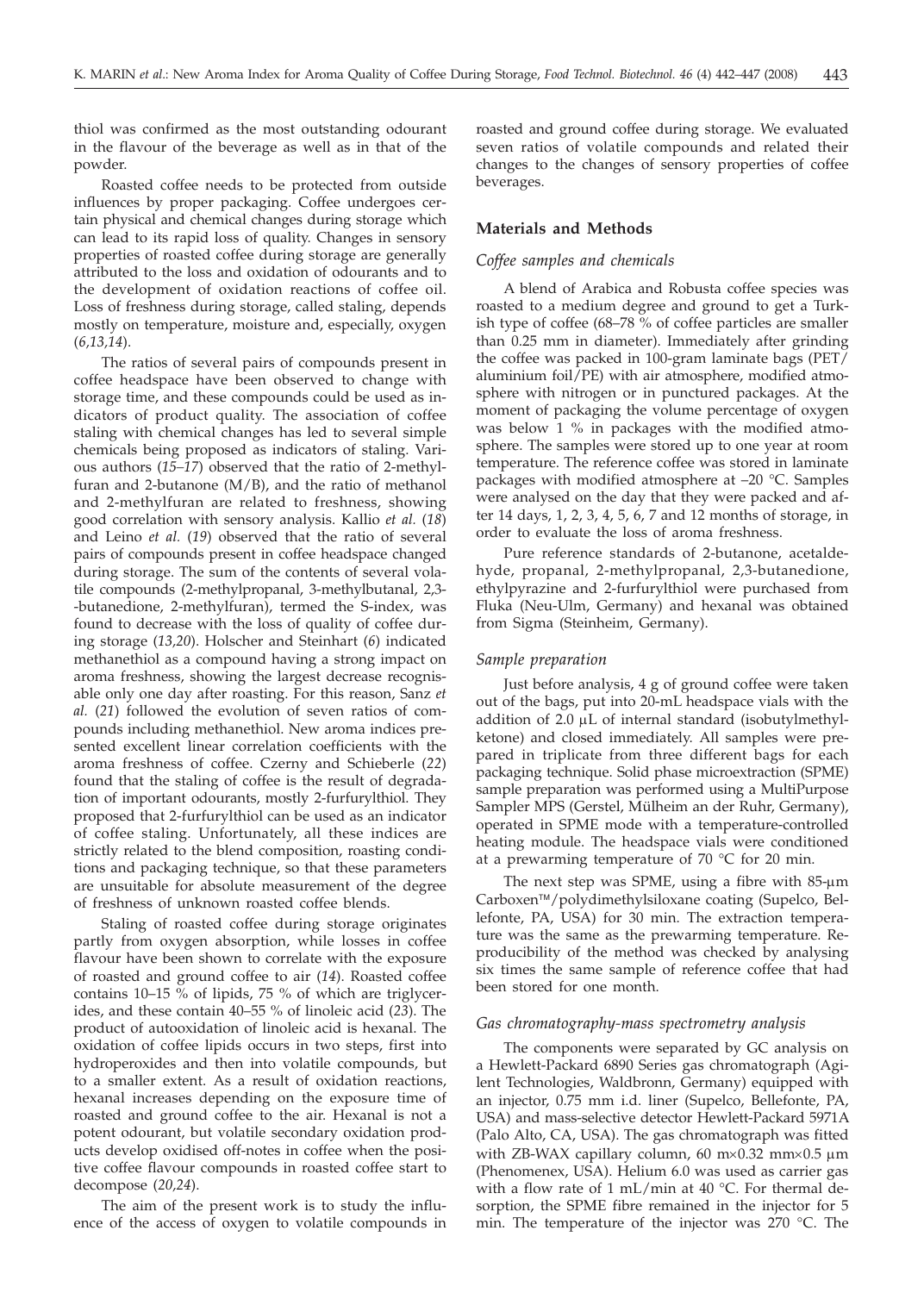oven temperature program was 5 min at 40 °C, from 40 to 220 °C at a rate of 4 °C/min, and 5 min at 220 °C. The mass selective detector was operated at 70 eV with electron impact ionisation. The transfer line was set to a temperature of 280 °C. Electron impact mass spectra were acquired in full-scan mode (30–300 *m*/*z*).

# *Identification of volatile compounds and quantitative measurements*

Coffee volatile compounds were identified by comparing retention times with those of reference standards, and based on the comparison of their mass spectra with library spectra (*25*).

Headspace volatile compounds were semi-quantified by the addition of a known, weighed amount of internal standard (isobutyl methyl ketone) to each sample before analysis.

## *Aroma indices*

Following the literature, several aroma indices were evaluated. Aroma indices are ratios of compounds used to determine possible statistical relationships to sensory results. Following our identified volatile compounds, we utilized several indices during the storage of coffee: 2-methylfuran/2-butanone, 2-methylfuran/2,3-butanedione, 2-methylfuran/propanal, methanethiol/2,3-butanedione, methanethiol/hexanal, methanethiol/2-butanone and our new proposed index: 2-furfurylthiol/hexanal.

#### *Sensory analysis*

Sensory analysis, conducted parallel with GC analysis, was carried out by cup tasting. Six trained assessors (4 male and 2 female) tasted the coffee brews to determine sensory discrimination between the ageing ground roasted coffee packed with different packaging techniques and the reference coffee. Coffee brews were prepared under strictly standardised conditions. A volume of 300 mL of boiling water was poured onto 21 g of roasted and ground coffee. The coffee brews were tasted after settling of the powder at 50 to 55 °C. Each sample was prepared immediately before tasting and served in white porcelain coffee cup labelled with a 3-digit code. Each assessor was served only one cup at a time. The order of presentation was randomised among assessors and sessions. Rinse water was provided for the assessors between individual samples. The assessors were asked to evaluate the odour and taste of coffee brews, with the emphasis on stale and rancid perception. Sensory results were obtained by compiling an evaluation sheet with a 0.0–5.0 scale. A score of 5.0 indicated a perception equal to fresh roasted and ground coffee, whereas lower scores corresponded to the loss in freshness quality. The limit of acceptability in terms of stale coffee was set at rating 3.0. Reproducibility of the sensory panel was checked by sensory analysis of three different samples in three repetitions served in random order.

## *Statistical analysis*

All data were treated statistically with SAS (*26*) and GLM procedures (General Linear Models). Correlation coefficients between aroma indices and sensory results for all coffee brews prepared from ground roasted coffee

stored at room temperature were evaluated with the CORR procedure. The coefficients of variation for all measurements, taken as the ratio of the standard deviation to the mean value, were lower than 7 % for all analyses.

## **Results and Discussion**

For this reason 40 coffee volatile compounds were identified and semi-quantified by solid phase microextraction-gas chromatography-mass spectrometry analysis. The results show that solid phase microextraction sampling in the headspace of a sample is an effective and reproducible method for quantifying coffee volatile compounds. Of all the volatile compounds identified, only those that gave a better chromatographic response are shown in Table 1.

Among the 40 volatile compounds we identified 9 coffee odourants (methanethiol, acetaldehyde, propanal, 2-methylpropanal, 2-methylbutanal, 3-methylbutanal, 2,3-butanedione, 2-furfurylthiol and guaiacol) that contribute to the characteristic flavour of ground coffee or coffee beverage. According to Czerny *et al.* (*10*), these are some of the potent coffee odourants that give rise to the pleasant aroma of roasted coffee. The flavour of each odourant depends on its concentration. The final flavour of coffee depends on the interactions of odourants, like synergy or inhibition and suppression (*10,27*).

The influence of the presence of oxygen on the quality of roasted ground coffee was studied. Also, the influence of different packaging techniques on changes occurring during storage was evaluated. Different techniques resulted in different quantities of oxygen in contact with the roasted coffee. Ground roasted coffee was packed in an atmosphere modified with nitrogen, in air atmosphere or in punctured packages. The reference coffee was stored in laminate packages with modified atmosphere and stored under freezing conditions at  $(-20\pm 1)$  $^{\circ}C$ 

The loss of most volatile compounds in all stored coffee samples, even those stored in the refrigerator (reference coffee), was found. Only concentrations of hexanal and 2,6-diethylpyrazine increased during storage in air atmosphere and in punctured packages, but their odours are not characteristic of stale coffee. The greatest, statistically significant (p<0.05), loss of volatile compounds was observed in coffee packed in punctured packages and the least in reference coffee. Comparison of the data showed that no off-flavour compounds were generated in coffee samples during storage, but the levels of 2-furfurylthiol, 2,3-butanedione and methanethiol, which are potent coffee odorants, were significantly (p<0.05) lower in coffee packed under air atmosphere than in coffee packed under modified atmosphere. Ethylacetate, phenol and 1-methylpyrrole were also identified as volatile compounds, having much lower concentrations in coffee packed under air than under modified atmosphere.

Many authors (*4,22*) have shown that products formed by oxidative degradation of unsaturated fatty acids in roasted coffee do not play a significant role in the flavour of roasted coffee. In our coffee samples the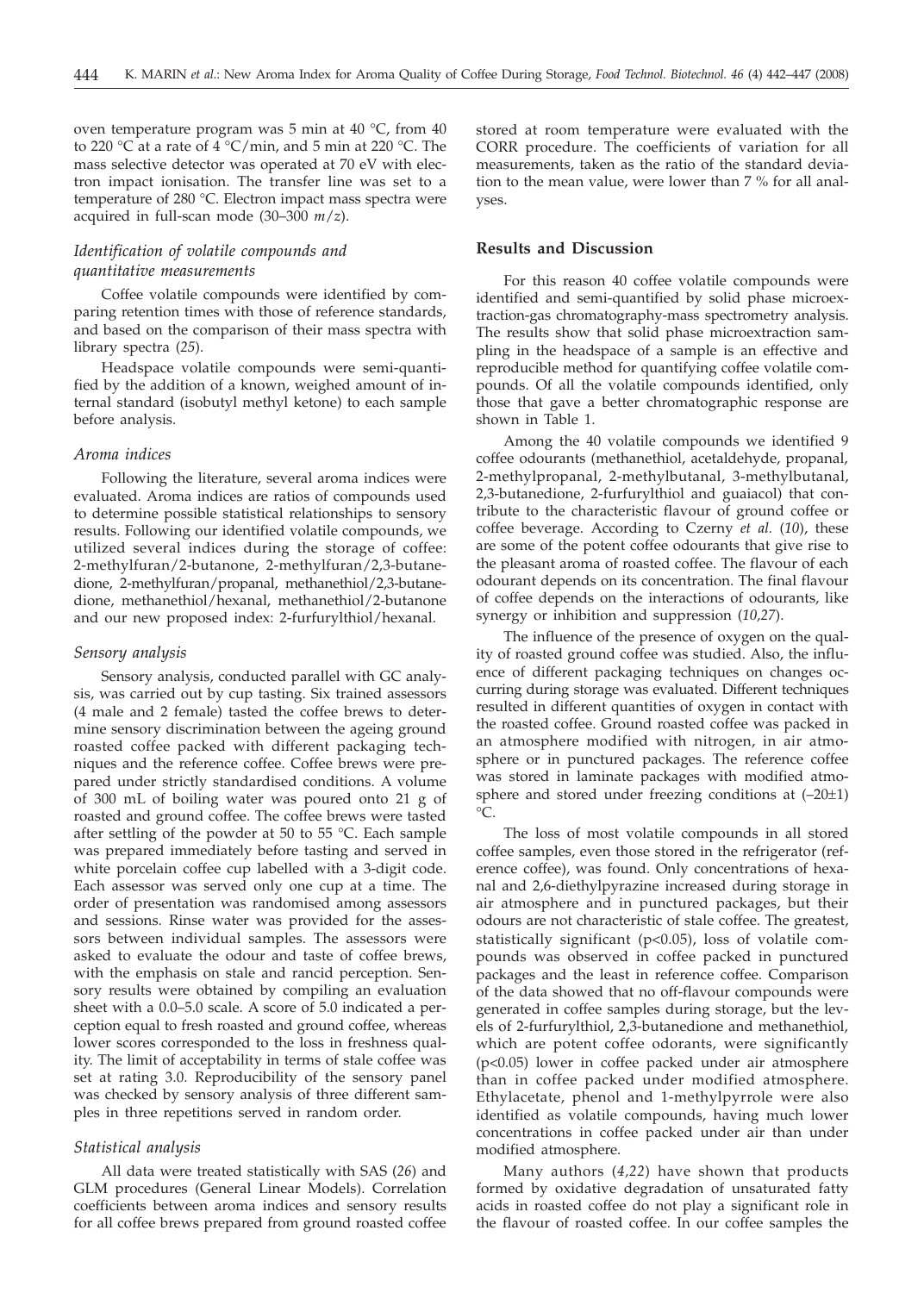Table 1. Identified volatile compounds in ground roasted coffee

| Compound                       | Retention indices <sup>d</sup> | Compound                                    | Retention indices $\!d$ |
|--------------------------------|--------------------------------|---------------------------------------------|-------------------------|
| Methanethiol <sup>a,b</sup>    | 688                            | 4-Methylthiazole <sup>a</sup>               | 1312                    |
| Acetaldehyde <sup>c</sup>      | 712                            | 3-Hydroxy-2-butanone <sup>a</sup>           | 1320                    |
| Propanal <sup>b,c</sup>        | 808                            | 2,5-Dimethylpyrazine <sup>a</sup>           | 1357                    |
| Furan <sup>a</sup>             | 813                            | 2,6-Dimethylpyrazine <sup>a</sup>           | 1362                    |
| 2-Methylpropanal <sup>c</sup>  | 827                            | Ethylpyrazine <sup>c</sup>                  | 1370                    |
| Methyl acetate <sup>c</sup>    | 843                            | 2,3-Dimethylpyrazine <sup>a</sup>           | 1383                    |
| 2-Methylfuran <sup>a,b</sup>   | 888                            | 2-Ethyl-6-methylpyrazine <sup>a</sup>       | 1420                    |
| Ethylacetate <sup>a</sup>      | 904                            | 2-Ethyl-5-methylpyrazine <sup>a</sup>       | 1428                    |
| 2-Butanone <sup>b,c</sup>      | 918                            | 2,6-Diethylpyrazine <sup>a</sup>            | 1469                    |
| 2-Methylbutanal <sup>a</sup>   | 930                            | 2-Furfurylthiol <sup>b,c</sup>              | 1472                    |
| 3-Methylbutanal <sup>a</sup>   | 934                            | 3-Ethyl-2,5-dimethylpyrazine <sup>a</sup>   | 1480                    |
| 2,5-Dimethylfuran <sup>a</sup> | 972                            | 1,2-Ethanedioldiacetate <sup>a</sup>        | 1490                    |
| 2,3-Butanedione <sup>b,c</sup> | 1000                           | 2-Furancarboxaldehyde <sup>a</sup>          | 1503                    |
| Phenol <sup>a</sup>            | 1096                           | 2-Ethenyl-5-methylpyrazine <sup>a</sup>     | 1538                    |
| Hexanal <sup>b,c</sup>         | 1103                           | Furfurylacetate <sup>a</sup>                | 1566                    |
| 2-Methylthiophene <sup>a</sup> | 1148                           | 5-Methyl-2-furancarboxaldehyde <sup>a</sup> | 1620                    |
| 1-Methylpyrrole <sup>a</sup>   | 1168                           | 2-Furanmethanol <sup>a</sup>                | 1689                    |
| Pyridine <sup>a</sup>          | 1213                           | $\gamma$ -Butyrolactone <sup>a</sup>        | 1695                    |
| Pyrazine <sup>a</sup>          | 1243                           | 2-Thiophenecarboxaldehyde <sup>a</sup>      | 1754                    |
| Methylpyrazine <sup>a</sup>    | 1297                           | Guaiacol <sup>a</sup>                       | 1911                    |

<sup>a</sup>compound identified by mass spectra pattern

b<sub>compound chosen for shelf-life evaluation</sub>

c compound identified by comparing retention time and mass spectra pattern with those of standard compounds

d Kovats retention indices on ZB-WAX

only product of lipid oxidation identified was hexanal, whose concentration increased during storage. Based on the knowledge of coffee odourants, it can be assumed that the decrease of aroma quality during storage is correlated with disturbance of the balance of odourants. One reason for this is the loss of odourants by evaporation or by oxidation reactions (*13,14,20,22*). According to other authors (*6,13,22,28*), decreasing concentrations of 2-methylpropanal, 3-methylbutanal, 2,3-butanedione, 2-methylbutanal, methanethiol, and 2-furfurylthiol are responsible for changing the aroma and flavour quality of roasted coffee during storage. Like most of the volatile compounds, 2,3-butanedione also decreased during storage in the following order: reference coffee<modified atmosphere with nitrogen<air atmosphere<punctured packages (Fig. 1).

Sensory analyses were performed simultaneously to establish a relationship with the analytical data. The re-



**Fig. 1.** Changes of proportion of 2,3-butanedione during storage of coffee ( $\bullet$  punctured packages,  $\blacksquare$  air atmosphere,  $\blacktriangle$  modified atmosphere, **´** reference coffee)

sults of sensory analysis, focused on odour and taste of coffee brews with the emphasis on stale and rancid perception, indicate that the shelf life of ground roasted coffee packed with modified atmosphere was at least 1 year, for coffee packed with air atmosphere 5 months, and for coffee packed in punctured packages 3 months. The limit of acceptability in terms of stale coffee was set at a rating value of 3.0. Panellists detected some rancidity in the brew prepared from coffee packed in punctured packages after 4 months of storage, but clear rancidity was perceived only after 1 year of storage. Some rancidity was also detected in the brew prepared from coffee packed in air atmosphere after 4 months, which persisted until the end of storage. In the brew prepared from coffee packed under nitrogen, some rancidity was found, but only after one year of storage. No statistically significant differences (p>0.05) were found among sensory properties for reference coffee over one year (Fig. 2).



**Fig. 2.** Evolution of the aroma for coffee brews during storage (**\_\_\_** limit of sensory acceptability, punctured packages, ■ air atmosphere, ▲ modified atmosphere, × reference coffee)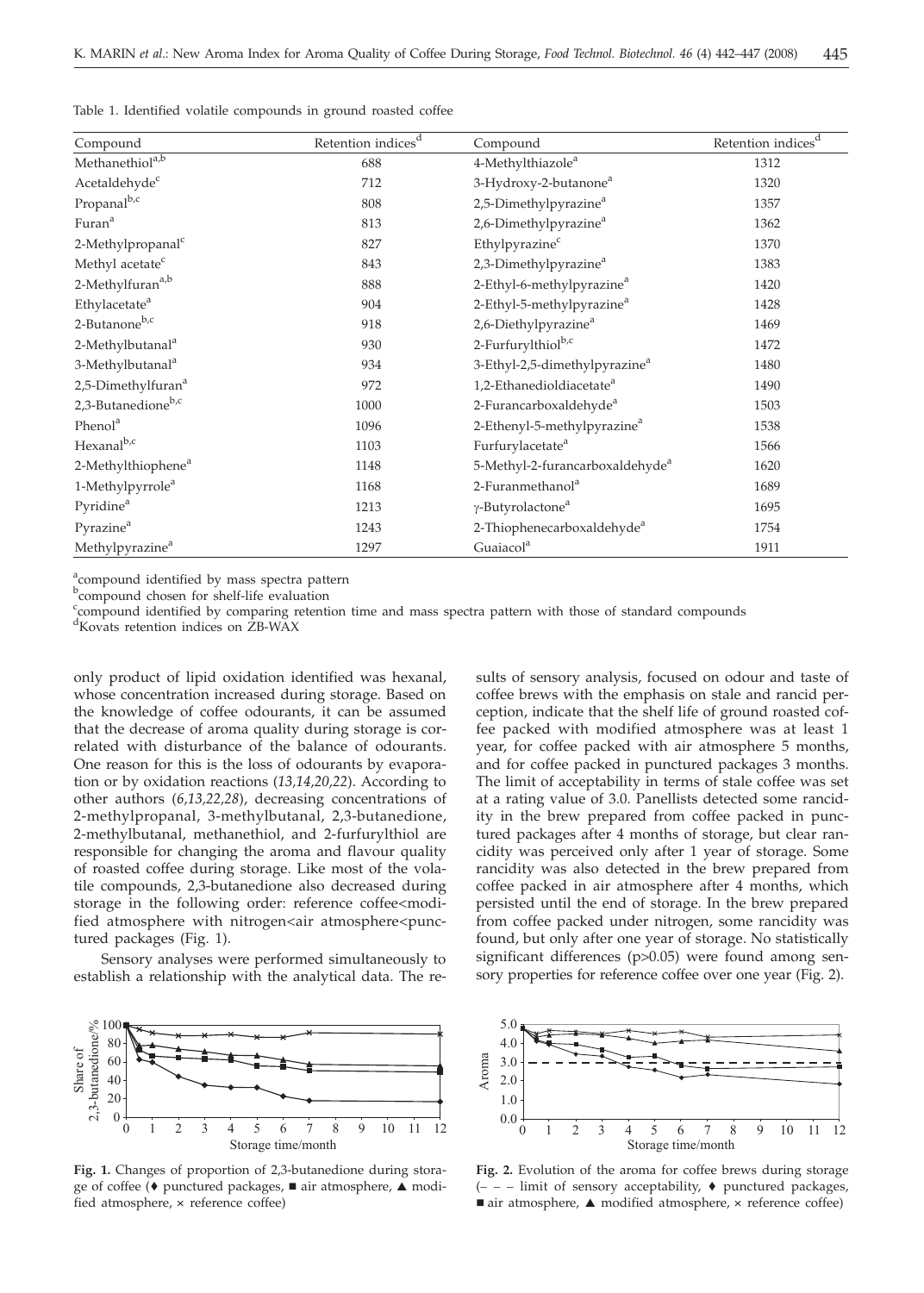Sensory results are therefore in agreement with those from gas chromatography. The samples stored in a refrigerator preserved their aroma for a longer time, with decreased staling rate. We can therefore confirm the recommendation of Kallio *et al.* (*18*) that coffee stored in a freezer be used as an unaltered reference for staling studies.

The quality of roasted and ground coffee relates to changes in the chemical composition of the headspace vapour. Rather than resolving the entire secret of the chemistry of fine coffee aroma, a small number of volatile compounds were used as statistical indicators of quality. Following the literature, several indicators of freshness quality have been evaluated. On the basis of our identified volatile compounds, we evaluated the following: M/B (2-methylfuran/2-butanone), M/BD (2-methylfuran/2,3-butanedione), M/P (2-methylfuran/propanal), MT/BD (methanethiol/2,3-butanedione), MT/HE (methanethiol/hexanal), MT/B (methanethiol/2-butanone) and our new proposed index FT/HE (2-furfurylthiol/hexanal). Correlations were calculated between the aroma indices and the sensory results of odour.

The best known aroma index is the ratio of 2-methylfuran to 2-butanone concentrations, a decrease of which is related to staling (*15,16*). Intact packages exhibited a continuous but slow decrease, with a low correlation coefficient (R<0.70). This is in accordance with the results of Kallio *et al.* (*18*) and Leino *et al.* (*19*) where hermetically sealed samples did not change their aroma index over the storage period. Thus, the M/B ratio is not a useful index for hermetically sealed packages or for coffee without direct air contact. The ratio for punctured packages decreased sharply, compared to other samples, and showed very good correlation coefficients with aroma index ( $R=0.87$ ) (Fig. 3). The decrease of  $M/B$ index takes place due to oxidation and loss of 2-methylfuran through diffusion. Similarly, the ratio M/BD proposed by Kallio *et al.* (*18*) gave a high correlation coefficient (R=0.80), but only with coffee packed in punctured packages.

Good correlation coefficients ( $R\geq 0.74$ ) for aroma freshness for all coffee brews prepared from ground roasted coffee stored at room temperature were obtained for the ratio MT/HE proposed by Sanz *et al.* (*21*). Other indices had been calculated, such as M/P (*18*), MT/BD (*21*) and MT/B (*21*), but without any significant specific trend.

The most useful indicator of staling was the FT/HE ratio (Fig. 4). This new aroma index showed very good correlation coefficients with aroma freshness for all cof-



**Fig. 3.** Dependence of the 2-methylfuran/2-butanone index on storage time for coffee stored under various conditions  $(•$  punctured packages, air atmosphere, A modified atmosphere, **´** reference coffee)



**Fig. 4.** Evolution of 2-furfurylthiol/hexanal index (FT/HE) during storage of coffee ( $\bullet$  punctured packages,  $\blacksquare$  air atmosphere, ▲ modified atmosphere, **×** reference coffee)

fee brews prepared from ground roasted coffee stored at room temperature: 0.80 for coffee packed with modified atmosphere, 0.85 for coffee packed with air atmosphere and 0.83 for coffee packed in punctured packages.

This index is very reliable, 2-furfurylthiol being considered as the key and most outstanding odourant of coffee (*10*). During storage the concentration of 2-furfurylthiol decreased by evaporation and oxidation. This process is accelerated in the absence of protection from the outside influences by proper packaging. On the other hand, the concentration of hexanal, which is a product of autoxidation of linoleic acid, increased during storage. For this reasons, it is an important indicator of inadequate storage and packaging for roasted coffee.

# **Conclusions**

Although roasted coffee is a product with long shelf life, it is prone to some physical and chemical changes during storage that can lead to its rapid quality loss. Staling of roasted coffee during storage is generally attributed to the loss of volatile compounds and to development of oxidation reaction of coffee lipids. High quality ground coffee requires packaging systems that protect it from oxygen and moisture in order to preserve the initial coffee quality for a longer time.

With appropriate packaging materials and techniques we can largely counteract the factors affecting the quality of roasted coffee during storage, such as oxidation and evaporation of odourants. The results indicate that some packaging techniques can reduce the shelf life of roasted and ground coffee. Coffee packed in a modified atmosphere under nitrogen (gas flushing) has a longer shelf life than that packed under air. Flushing with nitrogen prevents reactions of coffee odourants and lipids with oxygen. Punctured packages admit oxygen and moisture during storage, reducing the quality of the product and decreasing its shelf life. For consumers, an alternative to preserving their roasted coffee in airtight packages is to store it in a refrigerator.

The staling of coffee was found to be the result of evaporation or degradation by oxidation of important coffee odourants, such as 2-methylpropanal, 3-methylbutanal, 2,3-butanedione, 2-methylbutanal, methanethiol and 2-furfurylthiol, rather than of formation of off-flavour compounds.

We observed that the ratio of several pairs of compounds present in coffee headspace increased or decreased with storage time and that these compounds could be used as indicators of product quality. Correla